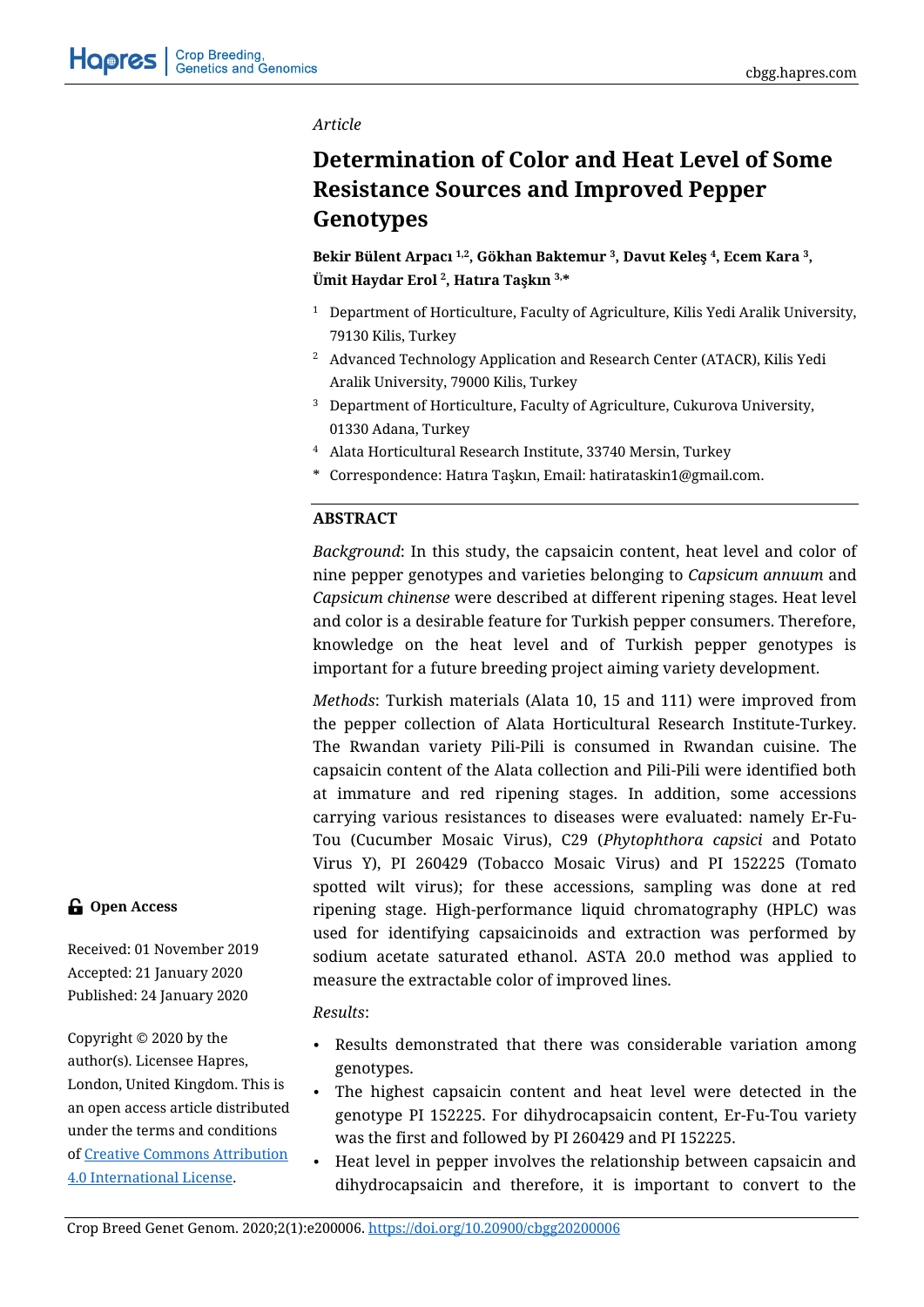Scoville Heat Unit (SHU). The most pungent genotype PI 152225 was followed by Pili-Pili variety (red stage), Er-Fu-Tou, Rwandan Pili-Pili variety (immature stage), Alata 111 (red stage) and PI 260429.

• The highest ASTA value was detected in mature fruits of Er-Fu-Tou genotype with 217 ASTA color value and it was followed by improved line Alata 111 from Kahramanmaraş pepper population with 173 ASTA.

*Conclusions*: At the end of study, Er-Fu-Tou (CMV resistant) and PI 152225 (TSWV resistant) lines were found to be useful to improve varieties having both quality properties and resistance to diseases from the Kahramanmaraş red pepper population via short term breeding program while they were not suitable to improve sweet pepper with rapid breeding program. Rwandan variety Pili-Pili was not found appropriate to improve varieties producing high quality dried pepper.

# **KEYWORDS:** *Capsicum*; heat level; breeding; capsaicin; ASTA

# **INTRODUCTION**

Peppers are known as a good source of important vitamins (ascorbic acid-vitamin C, carotenoids-vitamin A, tocopherols-vitamin E), minerals [Sodium (Na), Potassium (K), Calcium (Ca), Magnesium (Mg), Phosphorus (P), Sulphur (S), Manganese (Mn), Iron (Fe), Copper (Cu), Zinc (Zn) and Selenium (Se)], antioxidants, flavonoids and capsaicinoids [1,2]. Therefore, they are one of the most produced and consumed vegetables in the world. Peppers ranked 44th and 69th in terms of production and area respectively among 178 primary products in FAOSTAT [3] database with a total production of 36,092,631 tons in an area of 1,987,059 ha [4].

The origin of *Capsicum* is Bolivia with between 20 and 27 *Capsicum* species [5–8]. Among *Capsicum* species, *C. chinense* cv. Red Savina was recorded as the hottest pepper with 577,000 Scoville Heat Unit (SHU) in 2006 [8,9]. After that ''Bhut Jolokia'' obtained via crossing *C. chinense* and *C. frutescens* was identified to be hottest with 879,953–1,001,304 SHU by Bosland and Baral [10]. However, the hottest pepper recorded in the world is Trinidad Moruga Scorpion in 2012 [11]. Capsaicin, dihydrocapsaicin, nordihydrocapsaicin, homocapsaicin, and homodihydrocapsaicin have been identified as naturally occurring capsaicinoids; however, the most abundant ones are capsaicin and dihydrocapsaicin [2] and the heat level of peppers has been determined by using a formula containing these two compounds. Capsaicinoids are specific to the genus *Capsicum* and are responsible for the hot or spicy flavor. They are known with health beneficial properties such as antiinflammatory, antioxidant and anticarcinogenic activity [2]. Many researchers reported that the epidermal cell of the placenta is the main origin of capsaicinoid synthesis and accumulation; however other parts of the plant (leaves and stem) contain capsidiol [12–14]. Together with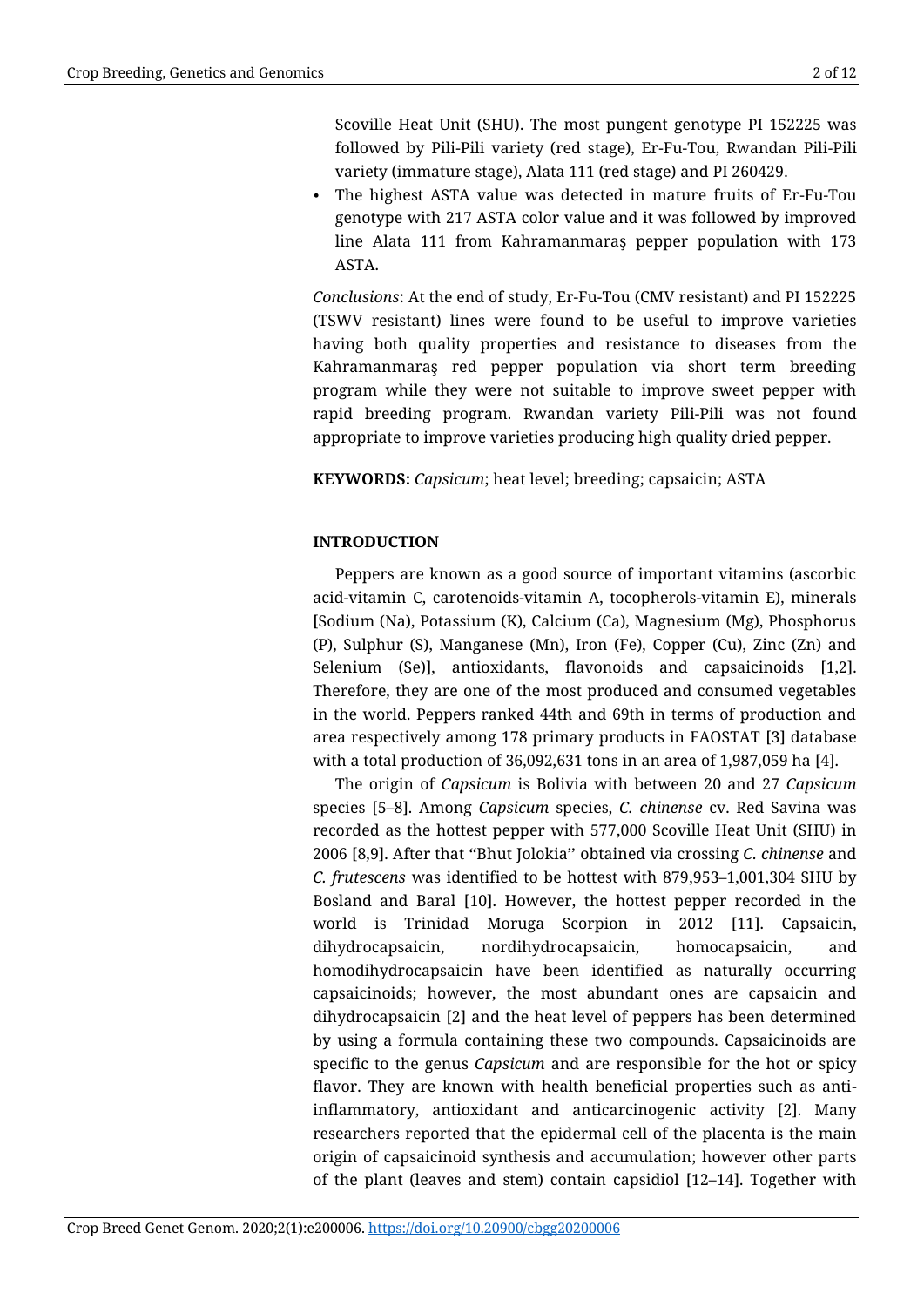capsaicinoid synthesis has started after 20–50 days anthesis in the pepper fruits, it increases with maturity [14]. It is known that the heat level of peppers can vary due to different factors such as genotype, growing condition and maturity stage [8].

Pepper consumption is very common in Turkey and peppers are consumed in various forms such as fresh raw, fresh-cooked, dried, pepper paste, sauce, pickle and red pepper powder. Especially pungent peppers are popular in Turkish cuisine.

Changes in carotenoid biosynthesis during ripening in pepper depend on varieties. The lutein and neoxanthin decrease during maturation and disappear completely at maturity. Beta-carotene, antheraxanthin and violaxanthin levels increase and synthesis of zeaxanthin, betacryptoxanthin, capsanthin, capsorubin, capsanthin-5,6-epoxide, and cucurbitaxanthin start. Zeaxanthin level increases considerably with maturation and there is an inverse relationship between the ratio of red pigments to yellow pigments and capsanthin zeaxanthin ratio [15]. Powdered or ground pepper processed from fully ripened and partially dried pepper fruits contains the highest extractable color substances. Spice peppers obtained from this type of fruits reach to 194 ASTA (The American Seed Trade Association) units. Green pepper obtained from fully immature peppers has 50 ASTA units [16].

The capsaicin content, heat level and color of nine pepper genotypes and varieties which are important as disease resistance sources to improve pepper varieties belonging to *Capsicum annuum* and *Capsicum chinense* from different origins were described at different ripening stages in this research. The aim of the study was to determine quality criteria of resistance sources and susceptible donors using to improve pepper cultivars that could be brought together resistance and fruit quality.

# **MATERIALS AND METHODS**

# **Materials**

Plant material of the study was selected from two different long-term breeding programs which were started in 2015 to improve CMV, Potyviruses, TSWV and *Phytophthora* blight resistant pepper cultivars. Turkish pepper materials (Alata 10, 15 and 111) were selected from the pepper collection of Alata Horticultural Research Institute (ALATA, Mersin, Turkey). The Rwandan variety Pili-Pili belonging to *C. chinense* is one of the well-known and popular pepper varieties in Rwandan cuisine (Figure 1). Pepper genotypes selected from ALATA collection are consumed both at mature and immature stages while genotypes selected from Kahramanmaraş are consumed as dried red paprika flake and powder. The capsaicin content of the Alata collection and Pili-Pili was identified both at immature and red ripening stages. In addition, some accessions carrying various resistances to diseases were evaluated: Er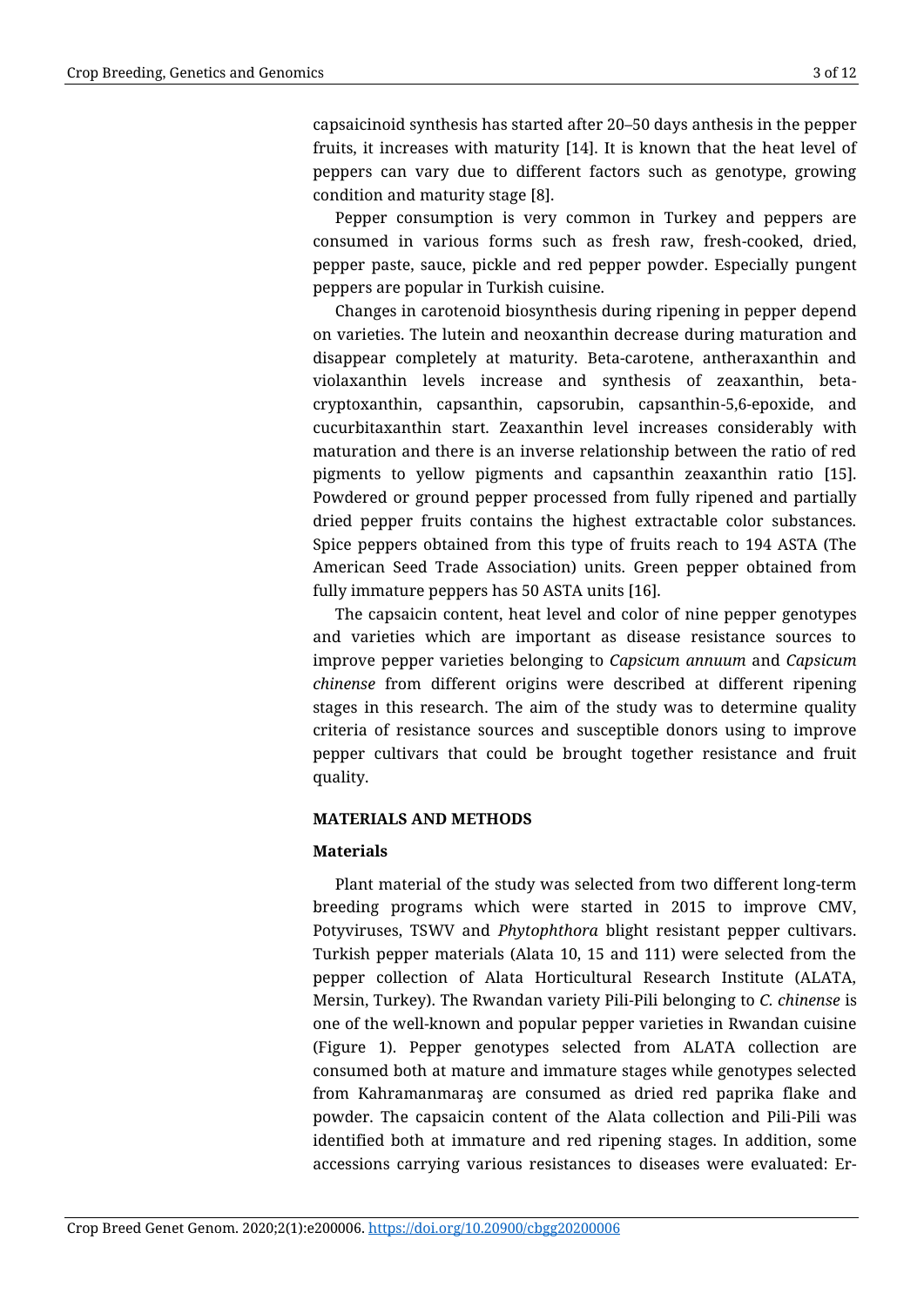Fu-Tou (Cucumber Mosaic Virus), C29 (*Phytophthora capsici* and Potato Virus Y), PI 260429 (Tobacco Mosaic Virus) and PI 152225 (Tomato spotted wilt virus); for these accessions, sampling was done at red ripening stage. The species and types of pepper genotypes and varieties were given in Table 1.



**Figure 1.** Fruit type of selected pepper genotypes. **A**: PI 152225; **B**: Rwandan variety Pili-Pili; **C**: Alata 10; **D**: Alata 15; **E**: Alata 111.

# **Methods**

# *Extraction of capsaicin and dihydrocapsaicin*

The whole fruits were dried at 50  $\degree$ C for 2 days and ground to a fine powder. One gram of dried and ground fruit was stirred in 10 mL sodium acetate saturated ethanol for 3 h at 60 °C. The mixture was filtrated and analyzed.

# *Determination of capsaicin and dihydrocapsaicin content*

Capsaicinoid content was detected by using High-Performance Liquid Chromatography (HPLC). HPLC is currently used in the identification and quantification of capsaicinoids [8].

HPLC (Model LC-20 Shimadzu, Kyoto, Japan) consisting of a highpressure pumps, column (C18 100-5 250 × 4.6 mm<sup>2</sup> ), oven (35 °C) and UV-VIS detector (at 280 nm) was used to determine capsaicinoid content.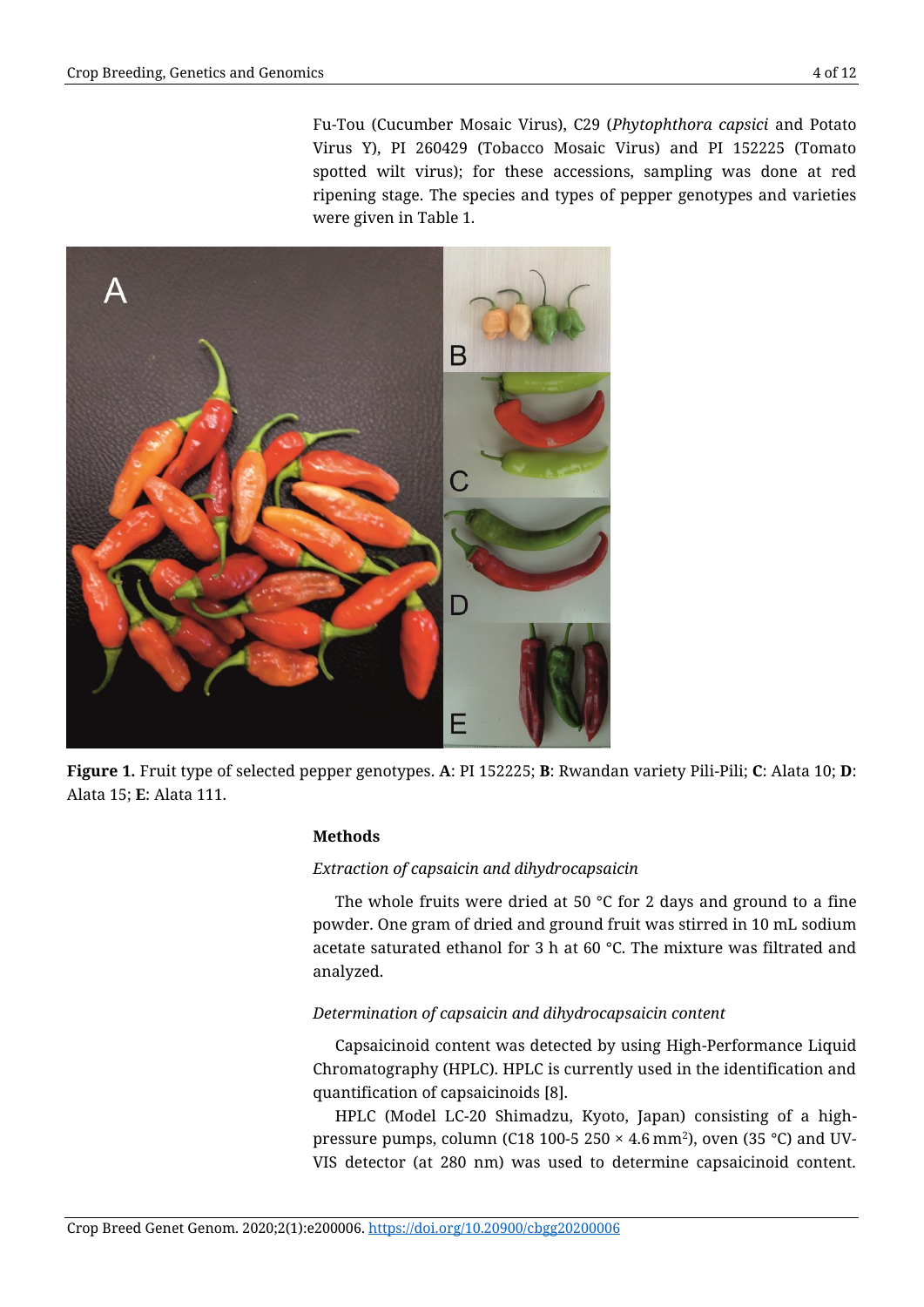Isocratic mode (methanol 48.4%, water 30.2% dioxane 13.3%, acetonitrile 7.9% and perchloric acid 0.2% (2% v/v perchloric acid/water)) was performed at 1.5 mL·min<sup>−</sup><sup>1</sup> of flow rate with 20 μL sample volume [17]. Standards of capsaicin and dihydrocapsaicin were purchased from Sigma-Aldrich Co (St. Louis, MO, United States) (Figure 2). Capsaicin and dihydrocapsaicin content were converted to SHU (Scoville Heat Unit) multiplying total capsaicinoids by 15.



**Figure 2.** Chromatogram of standards: (**a**) capsaicin and (**b**) dihydrocapsaicin. The concentration of capsaicin and dihydrocapsaicin standards was 100 ppm. Calibration curves of standards: (**c**) capsaicin and (**d**) dihydrocapsaicin. The excitation and emission wavelengths were 280 and 325 nm.

# *Extractable color measurements*

The extractable color was measured according to ASTA 20.0 method. An amount of 1 g of dried red pepper powder was transferred in acetone added 100 mL volumetric flask and shaken in the dark condition for 16 h. The absorbance of the extract was measured at 460 nm using a Thermo Scientific Multiskan GO UV/VIS spectrophotometer.

ASTA color = 
$$
\frac{\text{Absorbance of the sample extract} \times 16.4 \times I_f}{\text{Sample weight in grams}}
$$

 $I_f$  is a correction factor that is calculated by the absorbance of a standard solution of potassium dichromate, ammonium sulfate and cobalt sulfate (ASTA [18]).

#### **RESULTS**

In this study, the level of the capsaicin and dihydrocapsaicin was not sufficient to be detected in the Alata 10 and Alata 15 genotypes belonging to capia and Turkish-sivri pepper types, respectively (Table 1). We know that varieties of capia types are generally not pungent. Some of Turkish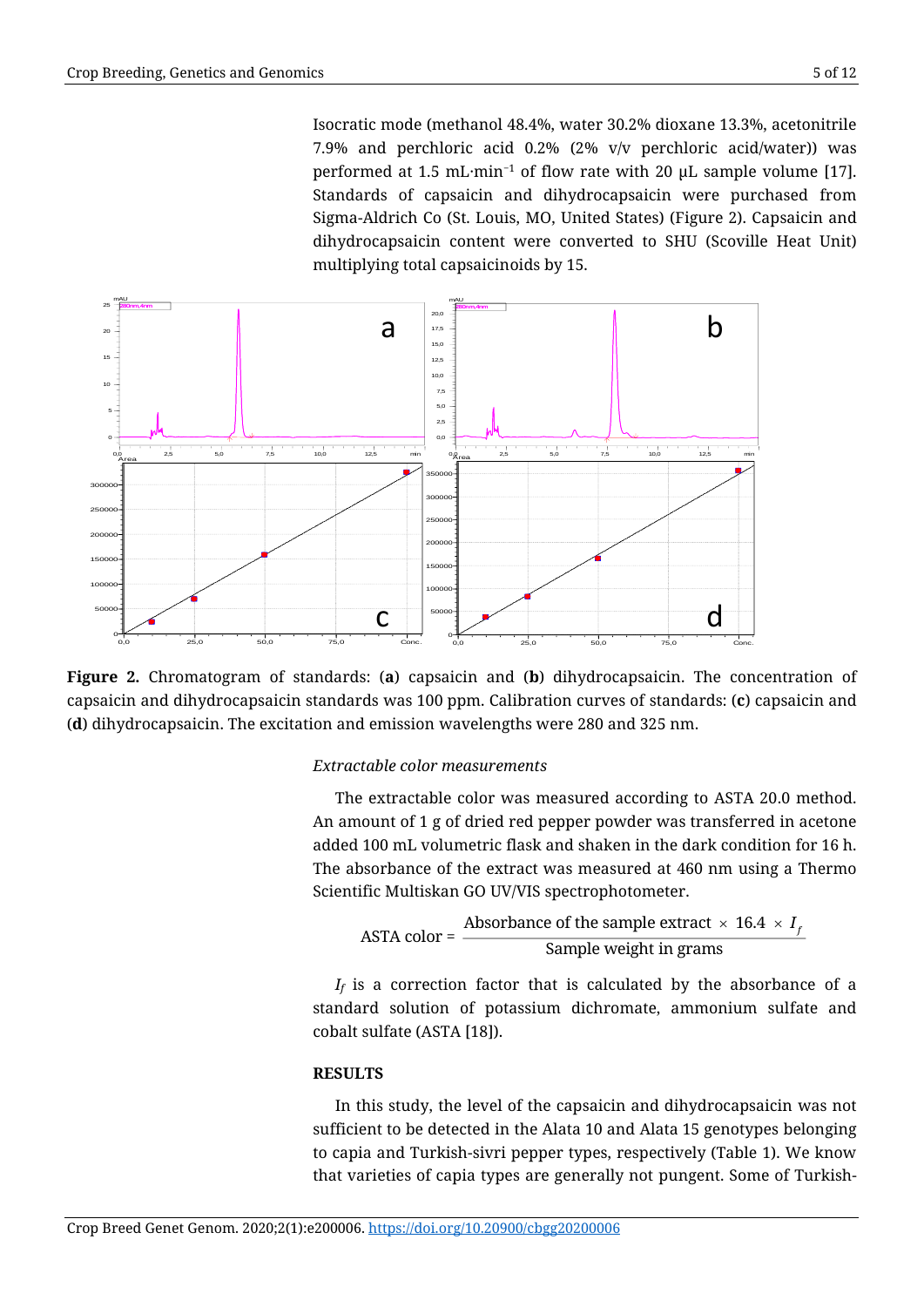sivri type varieties are pungent, while others are not. The highest capsaicin content and heat level were detected in genotype PI 152225 belonging to *C. chinense* with 105,236 SHU and 90,722 mg·kg<sup>−</sup><sup>1</sup> capsaicin. For dihydrocapsaicin content, Er-Fu-Tou variety was the first (20,668 mg·kg<sup>−</sup><sup>1</sup> ) and followed by PI 260429 (18,758 mg·kg<sup>−</sup><sup>1</sup> ) and PI 152225 (17,700 mg·kg<sup>−</sup><sup>1</sup> ) (Figure 3). In our study, the SHU value of *C. annuum* varieties and genotypes varied between 9574 and 105,236, except Alata 10 and 15 genotypes. Our capsaicin and dihydrocapsaicin results varied between 2949 and 90,722, 53 and 20,668 mg·kg<sup>−</sup><sup>1</sup> , respectively.

Pungency involves the relationship between capsaicin and dihydrocapsaicin and therefore, it is important to convert to the Scoville Heat Unit. The most pungent genotype PI 152225 was followed by Pili-Pili variety (red stage), Er-Fu-Tou, Rwandan Pili-Pili variety (immature stage), Alata 111 (red ripening stage) and PI 260429 (Table 1).

The capsaicin-dihydrocapsaicin content and SHU value of our *C. chinense* variety Rwandan Pili-Pili at the red ripening stage were 3590 mg·kg<sup>−</sup><sup>1</sup> , 430 mg·kg<sup>−</sup><sup>1</sup> and 59157 SHU, respectively.

| Table 1. Capsaicin-Dihydrocapsaicin content, heat level and extractable color (ASTA) of pepper genotypes- |  |  |
|-----------------------------------------------------------------------------------------------------------|--|--|
| varieties tested in this study.                                                                           |  |  |

| Genotype        | <b>Botanical</b><br>name | <b>Type</b>                | <b>Maturity</b><br>stage | Capsaicin<br>$(mg \cdot kg^{-1})$ | Dihydrocapsaicin<br>$(mg \cdot kg^{-1})$ | <b>SHU</b>   | <b>ASTA</b> |
|-----------------|--------------------------|----------------------------|--------------------------|-----------------------------------|------------------------------------------|--------------|-------------|
| Pili-Pili       | C. chinense              | Scotch Bonnet              | Immature                 | 2949                              | Not detected                             | 44,241       | 7           |
| Pili-Pili       | C. chinense              | Scotch Bonnet              | Mature                   | 3590                              | 430                                      | 59,157       | 10          |
| Alata 10        | C. annuum                | Capia                      | Immature                 | <b>Not</b><br>detected            | Not detected                             | $\bf{0}$     | 39          |
| Alata 10        | C. annuum                | Capia                      | Mature                   | Not<br>detected                   | Not detected                             | $\mathbf{0}$ | 89          |
| Alata 111       | C. annuum                | Turkish-<br>Kahramanmaraş  | Immature                 | Not<br>detected                   | Not detected                             | $\pmb{0}$    | 32          |
| Alata 111       | C. annuum                | Turkish-<br>Kahramanmaraş  | Mature                   | 1805                              | 53                                       | 27,741       | 173         |
| Alata 15        | C. annuum                | Turkish-Sivri              | Immature                 | <b>Not</b><br>detected            | Not detected                             | $\mathbf{0}$ | 41          |
| Alata 15        | C. annuum                | Turkish-Sivri              | Mature                   | <b>Not</b><br>detected            | Not detected                             | $\mathbf{0}$ | 145         |
| Sena            | C. annuum                | Turkish-<br>Kahramanmaraş  | Mature                   | 6453.6                            | 3806                                     | 9574.4       | 84          |
| PI152225        | C. chinense              | Wild                       | Mature                   | 90,722                            | 17,700                                   | 105,236      | 63          |
| Er-Fu-Tou       | C. annuum                | Long type for dried        | Mature                   | 28,083                            | 20,668                                   | 45,032       | 217         |
| C <sub>29</sub> | C. annuum                | Kahramanmaraş for<br>dried | Mature                   | 6453                              | 3805                                     | 9574         | Not tested  |
| PI260429        | C. annuum                | Wild                       | Mature                   | 7906                              | 18,758                                   | 23,288       | Not tested  |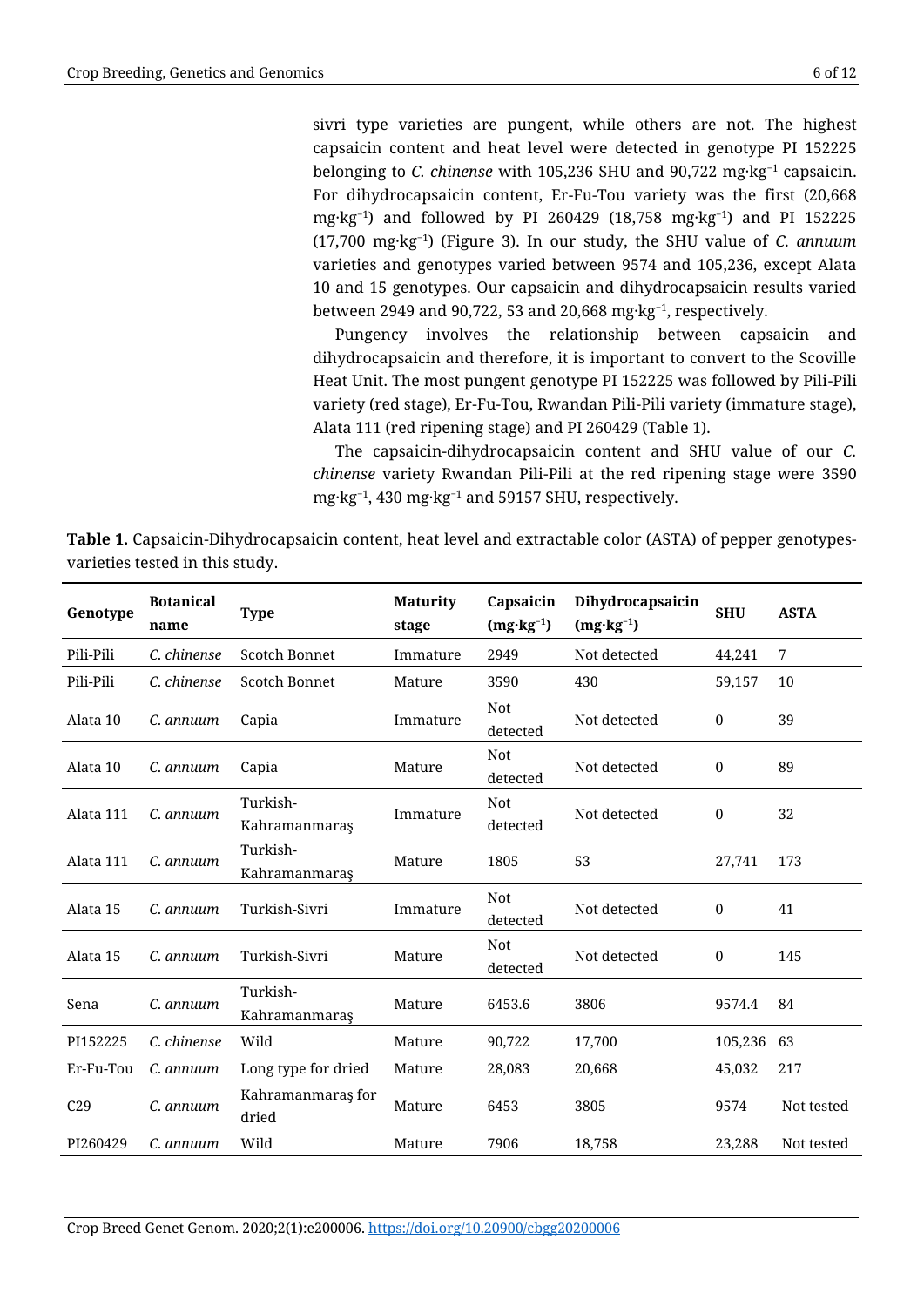Sample Name:numune\_



**Figure 3.** Capsaicin and dihydrocapsaicin chromatogram of PI 152225. The excitation and emission wavelengths were 280 and 325 nm.

Another important quality criterion for dried pepper fruits is color. The red color of ripe pepper fruit contains capsanthin, capsorubin, cryptoxanthin and zeaxanthin pigments which are related to each other in the form of fatty acid esters in the fruit. The most important of these pigments is capsanthin, which constitutes 30–60% of the total carotenoids in the fruit, and capsorubin, which is the isomer of the capsanthin, which constitutes 6–18%. The intensity of the red color is formed by the effect of these two pigments [19]. ASTA is a unit to identify the color degree of the powdered chilies measured using a spectrophotometer extracted by the solvent. The highest ASTA value was identified from mature fruits of Er-Fu-Tou genotype with 217 ASTA color value. Pili-Pili genotype had the lowest ASTA value in both mature and immature fruit stages. The ASTA value of the Rwandan Pili-Pili variety almost did not increase during maturation. Improved line Alata 111 from Kahramanmaraş pepper population had 173 ASTA color intensity, while registered dried red pepper variety Sena had 84 ASTA. While the ASTA value of mature fruit of capia type Alata 10 was 89 ASTA, it was 145 in Alata 15.

## **DISCUSSION**

Capsaicinoid content and heat level vary at different ripening stages and are increasing with maturity. Similarly, higher results were obtained in the red ripening stage in this study. González-Zamora et al. [2] found it between 13704.8 and 483089.3 in their genotypes. They are between 0.17 and 15.36 mg·g<sup>-1</sup>, 0.61 and 13.39 mg·g<sup>-1</sup> respectively in the study of González-Zamora et al. [2]. In other research carried out in varieties of *C. annuum* by Gougoulias et al. [20], seven red hot peppers varieties were evaluated in terms of their polyphenols, capsaicin content and antioxidant properties. Capsaicin content varied between 539.2 and 1775  $\mu$ g·g<sup>-1</sup> fresh weight in their studies. Genotype, fruit maturity and climate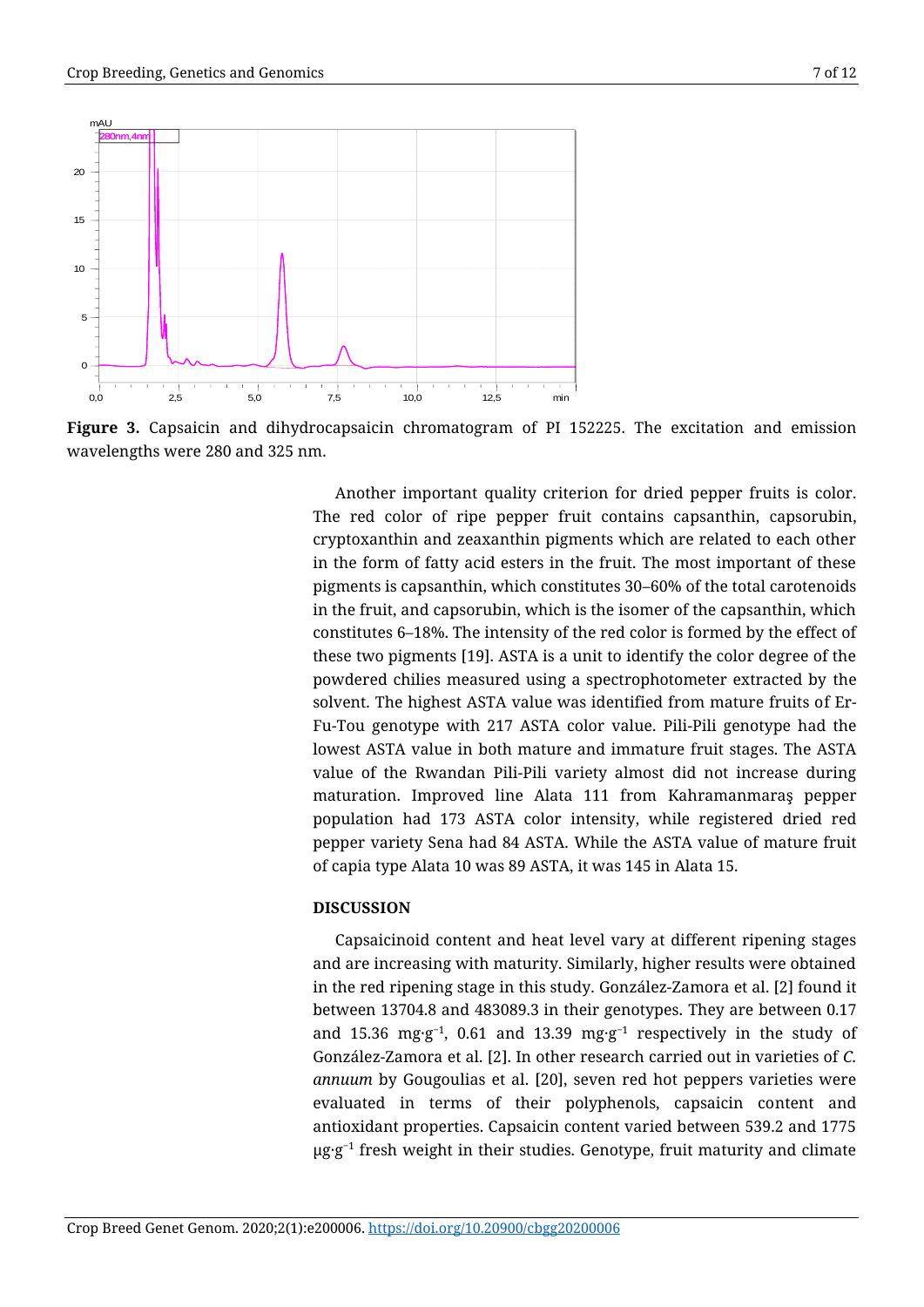factors have an effect on the concentration of capsaicinoids [2]. All these factors alone or together may be the cause of different results.

In a study carried out by González-Zamora et al. [2], capsaicinoids content of eight different varieties of *C. annuum* was determined by a validated chromatographic procedure (HPLC-DAD). SHU values were recorded between 13,704.8 ± 2275.7 and 483,089.3 ± 54,336.8 in the *C. annuum* varieties. Total capsaicinoids were between 1.46 ± 0.08 and 31.84  $± 0.75 \text{ mg·g}^{-1}$  dry weight. Dihydrocapsaicin was found to be higher than capsaicin in the research (capsaicin:  $(0.17 \pm 0.01)$ – $(15.36 \pm 1.67)$ ), dihydrocapsaicin (0.61  $\pm$  0.11)–(13.39  $\pm$  1.60)). They also realized that total capsaicinoids was increased with high temperature in some varieties, while capsaicinoids and heat level were decreased by the effect of temperature in De'arbol and Jalapeño varieties.

When the literature regarding with *C. chinense* is examined, in a study carried out by Canto-Flick et al. [8], heat level of Habanero pepper accessions were identified by high-performance liquid chromatography (HPLC) technique in whole fruit, placenta, and pericarp. The samples used in total capsaicinoids analyses were harvested at the completely ripe stage. Results showed variations among accessions and different parts of the plant. When evaluated in terms of SHU, capsaicinoid content was found to be between (145,950  $\pm$  2591.1)–(892,719  $\pm$  9.57), (2545.143  $\pm$ 472.8–(4616.628 ± 18,252.4) and (180,228 ± 675.5–(6090.84 ± 34.6) in whole fruit, placenta, and pericarp, respectively. Similarly, as  $mg-g^{-1}$ , it was detected to be between  $(9.73 \pm 0.17)$ – $(595,146 \pm 0.64)$  mg·g<sup>-1</sup>,  $(1,696,762\pm0.03)$ – $(30,7752 \pm 1.22)$  mg·g<sup>-1</sup> and  $(12.0152 \pm 0.05)$ – $(92.1926 \pm 1.22)$ 0.28) mg·g<sup>-1</sup> in whole fruit, placenta, and pericarp, respectively. Their results showed that important variability among accessions in the heat level due to genetic and environmental factors. Habanero peppers are one of the hottest pepper groups in the world. Guillen et al. [14] determined quantification of capsaicinoids and heat level of *C. chinense*  Jacq., and *C. baccatum* var. *pendulum* in a different part of the plant (pericarp, seeds, placenta and interlocular septa). They found that capsaicinoid content and heat level varied related to the fruit parts and the species. The highest values were obtained from the placenta with 79% and 51% in *C. chinense* and *C. baccatum*, respectively. Results showed that *C. chinense* contained more capsaicinoids and heat level. Also, data obtained from this study indicated that the major component of capsaicinoids was capsaicin  $(4399 \mu g \cdot g^{-1})$  of the dry weight in *C*. *chinense* and 1.582 µg·g −1 in *C. baccatum*) when compared with dihydrocapsaicin and nordihydrocapsaicin.

The researchers working on capsaicinoid content and heat level have not carried out studies on pepper fruits alone. Dang et al. [21] determined concentrations of the major capsaicinoids (capsaicin and dihydrocapsaicin) in red pepper products in South Korea by using HPLC. The extraction of capsaicinoids was carried out by using 95% methanol. The highest capsaicinoids content was recorded in red pepper powder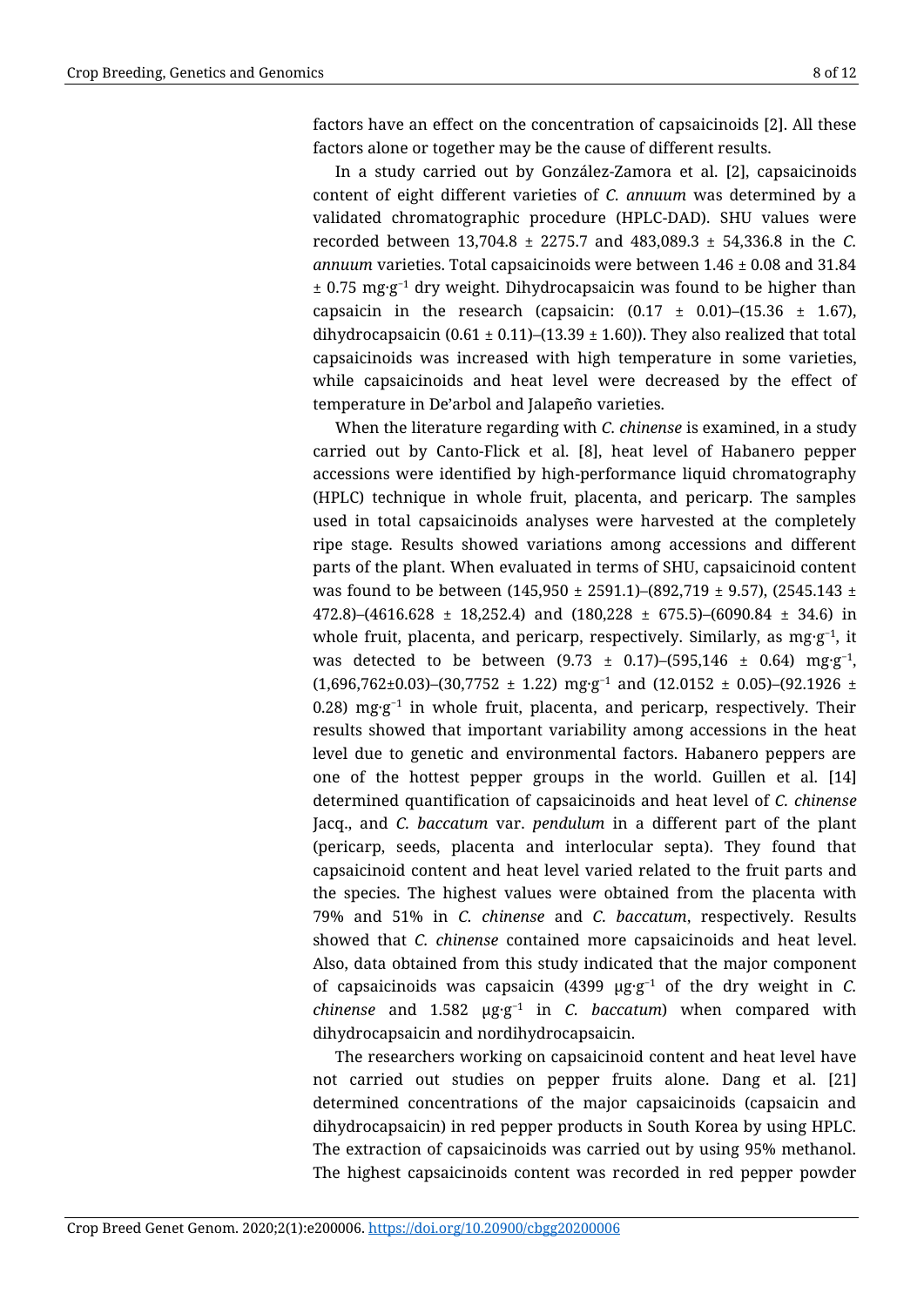with 4.18–139.4 mg 100 g<sup>-1</sup> and it was followed by gochujang (0.93–23.20 mg 100 g<sup>−</sup><sup>1</sup> ), kimchi (0.05–1.16 mg 100 g<sup>−</sup><sup>1</sup> ), and sliced kimchi (0.06–0.88 mg 100 g<sup>−</sup><sup>1</sup> ).

Yoon et al. [22] reported that ASTA color values of 523 pepper genotypes from Korea pepper germplasm were 81.6 on average and maximum value was reached to 233.1. Zaki et al. [23] found that ASTA color values of genotypes selected from the population grown locally for spice pepper production in Morocco varied between 80 and 170. It is known that the amount of carotenoid content varies according to the light intensity, temperature, maturity of the fruit, the location where the plant is grown and genotype. In the study conducted by Krajayklang et al. [24], the ASTA value of PS72285 sweet powder pepper pungent Caysan SPS705 cultivars increased from 50 to 194 and from 25 to 120 with the ripening, respectively. In another study carried out by Derera et al. [25], it was determined that the ASTA values of peppers grown in Hungary and used in the production of ground pepper reached approximately to 130 units and that ASTA extractable color values could be obtained in the range of 180–250 from the same varieties in Australia. The researchers aimed to develop a kind with extractable color content of more than 200 ASTA values in their studies and succeeded in developing lines showing 274 ASTA values in F7 generation. Arpacı et al. [26] found the color value of Sena which numbered as 207 in their work as 69 ASTA and it was lower than this study.

# **CONCLUSIONS**

Capsaicinoid content, heat level and color of nine pepper genotypes and varieties belonging to *C. annuum* and *C. chinense* were determined in this study. The results showed that there was considerable variation among genotypes. Also, capsaicin-dihydrocapsaicin content and SHU value increased with the maturity of fruits in the genotypes containing capsaicinoids. Hot peppers are desirable and popular in Turkish cuisine. Therefore, knowing the capsaicin content and heat level of pepper genotypes is important for future breeding projects, which will be performed in Turkey. In particular, obtaining reliable data from diseaseresistant genotypes is important for breeders. The plant materials including both high capsaicinoid content and disease resistance will be priceless for the planning of future projects. Capia and sivri type peppers were not suitable for drying related to both color and heat properties, while improved lines from Kahramanmaraş population were suitable.

When these findings were evaluated, it can be concluded that CMV and TSWV resistant genotypes were found to be useful to improve both quality properties and resistance to disease of the Kahramanmaraş red pepper population.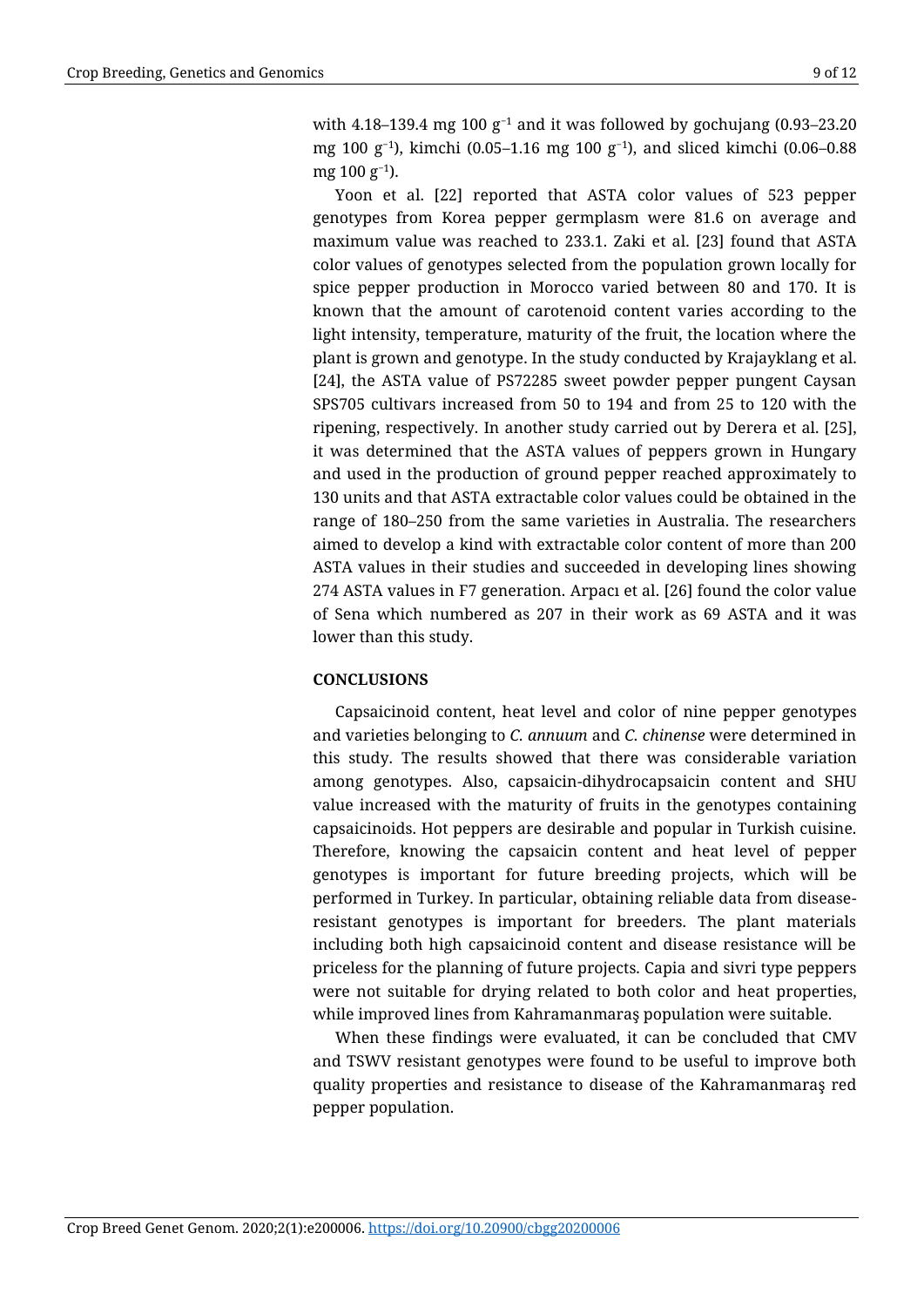### **AUTHOR CONTRIBUTIONS**

BBA and DK selected and culture the plant materials. BBA, DK, HT, EK, GB and ÜHE designed and carried out the experimental work. HT and GB analyzed the results. HT, BBA and DK obtained funding for the work. HT and BBA drafted the manuscript. all authors read and corrected the manuscript.

## **CONFLICTS OF INTEREST**

The authors declare that there is no conflict of interest.

## **FUNDING**

The study was financed by Cukurova University Scientific Research Projects Coordinating Office (FBA-2017-11232).

#### **ACKNOWLEDGMENTS**

We want to thank the Cukurova University Scientific Research Projects Coordinating Office (FBA-2017-11232) for supporting this research. The authors express their gratitude to Prof. Dr. Saadet BÜYÜKALACA, who passed away in January 2019 for her excellent contributions to their academic and private lives as an advisor.

#### **REFERENCES**

- 1. Guil-Guerrero JL, Martínez-Guirado C, del Mar Rebolloso-Fuentes M, Carrique-Pérez A. Nutrient composition and antioxidant activity of 10 pepper (*Capsicum annuum*) varieties. Eur Food Res Technol. 2006;224:1-9. doi: 10.1007/s00217-006-0281-5
- 2. González-Zamora A, Sierra-Campos ES, Luna-Ortega JG, Pérez-Morales R, Rodríguez Ortiz JC, García-Hernández JL. Characterization of Different Capsicum Varieties by Evaluation of Their Capsaicinoids Content by High Performance Liquid Chromatography, Determination of Pungency and Effect of High Temperature. Molecules. 2013 October 31;18:13471-86. doi: 10.3390/molecules181113471
- 3. FAOSTAT. Available from: [http://www.fao.org/faostat/en/.](http://www.fao.org/faostat/en/) Accessed 2018 Dec 20.
- 4. Denli N. Türler arası melezleme ile biberde (*Capsicum annuum*) genetik tabanın genişletilmesi ve androgenesisin kalıtımının belirlenmesi [dissertation]. Adana (Turkey): Cukurova University; 2019. Turkish.
- 5. Andrews J. The pepper trail. Denton (TX, US): University North Texas Press; 1999.
- 6. Hunziker AT. The genera of Solanaceae. Konigstein (Germany): A.R.G. Ganter Verlag K.G.; 2001.
- 7. Walsh BM, Hoot SB. Phylogenetic relationships of *Capsicum* (Solanaceae) using DNA sequences from two noncoding regions: The chloroplast atpBrbcL spacer region and nuclear waxy introns. Int J Plant Sci. 2001;162:1409- 18. doi: 10.1086/323273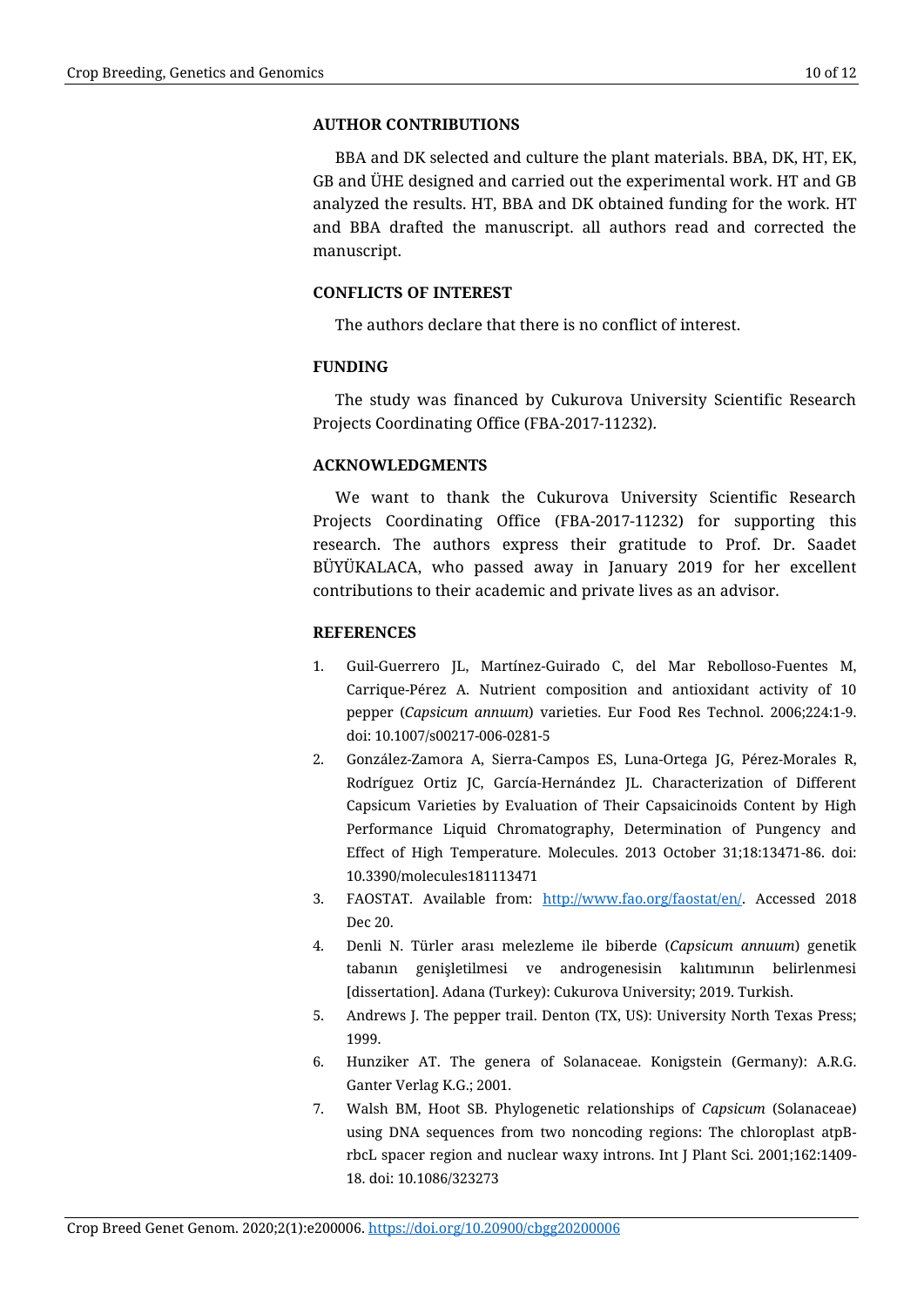- 8. Canto-Flick A, Balam-Uc E, Bello-Bello JJ, Lecona-Guzmán C, Solís-Marroquín D, Susana Avilés-Viñas S, et al. Capsaicinoids Content in Habanero Pepper (*Capsicum chinense* Jacq.): Hottest Known Cultivars. HortScience. 2008;43(5):1344-9. doi: 10.21273/HORTSCI.43.5.1344
- 9. Guinness Book of World Records. Hottest spice. Available from: [http://www.guinnessworldrecords.com.](http://www.guinnessworldrecords.com/) Accessed 2006 Sep 13.
- 10. Bosland PW, Baral JB. 'Bhut Jolokia' the world's hottest known chile pepper is a putative naturally occurring interspecific hybrid. HortScience. 2007;42:222-4. doi: 10.21273/HORTSCI.42.2.222
- 11. Bosland PW, Coon D, Reeves G. Trinidad Moruga Scorpion' Pepper is the World's Hottest Measured Chile Pepper at more than Two Million Scoville Heat Units. HortTechology. 2017;22:534-8. doi: 10.21273/HORTTECH.22.4.534
- 12. Fattorusso E, Taglialatela-Scafati O. Modern alkaloids: structure, isolation, synthesis and biology. Weinheim (Germany): Wiley-Verlag; 2008.
- 13. Barbero GF, Ruiz AG, Liazid A, Palma M, Vera JC, Barroso CG. Evolution of total and individual capsaicinoids in peppers during ripening of the Cayenne pepper plant (*Capsicum annuum* L.). Food Chem. 2014 June 15;153:200-6. doi: 10.1016/j.foodchem.2013.12.068
- 14. Guillen NG, Tito R, Mendoza NG. Capsaicinoids and pungency in *Capsicum chinense* and *Capsicum baccatum* fruits. Pesq Agropec Trop. 2018;48(3):237- 44. doi: 10.1590/1983-40632018v4852334
- 15. Hornero-Méndez D, Gómez-Ladrón de Guevara R, Mínguez-Mosquera MI. Carotenoid Biosynthesis Changes in Five Red Pepper (*Capsicum annuum* L.) Cultivars during Ripening. Cultivar Selection for Breeding. J Agric Food Chem. 2000;48:3857-64. doi: 10.1021/jf991020r
- 16. Krajayklang M, Klieber A, Peter R. Dry Colour at harvest and post-harvest behaviour influence paprika and chilli spice quality. Postharvest Biol Technol. 2000;20:269-78. doi: 10.1016/S0925-5214(00)00141-1
- 17. ASTA, 2004. Method 21.3. Pungency of *Capsicum* and their oleoresins (HPLC method-preferred). Available from: [http://www.astaspice.org.](http://www.astaspice.org/) Accessed 2006 Jan 30.
- 18. Amer Spice Trade Assoc (ASTA). Official Analytical Methods. New Jersey (US): ASTA; 1985.
- 19. Anu A, Peter KV. The Chemistry of Paprika. Capsicum Eggplant Newsl. 2000;19:19-22.
- 20. Gougoulias N, Wogiatzi E, Vagelas I, Giurgiulescu L, Gogou I, Ntalla MN, et al. Comparative Study on Polyphenols Content, Capsaicin and Antioxidant Activity of Different Hot Peppers Varieties (*Capsicum annuum* L.) under Environmental Conditions of Thessaly Region, Greece. Carpath J Earth Env. 2017;9(1):109-16.
- 21. Dang YM, Hong YS, Lee CM, Khan N, Park S, Jeong SW, et al. Determination of Capsaicinoids in Red Pepper Products from South Korea by High-Performance Liquid Chromatography with Fluorescence Detection. Anal Lett. 2018 September 4;51(9):1291-303. doi: 10.1080/00032719.2017.1376679